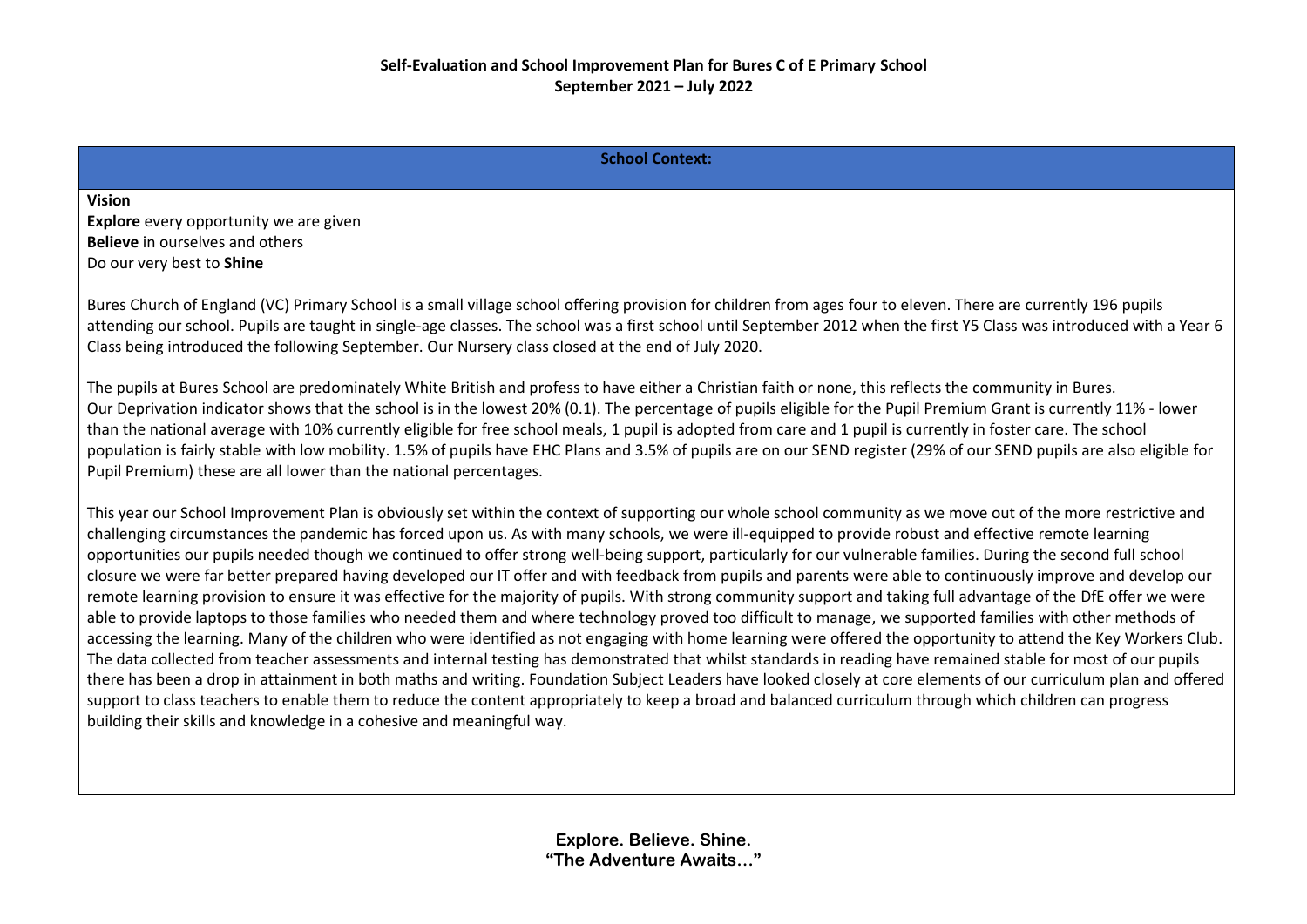| <b>Quality of Education</b>                                                                                                                                                                                                                                                                                                                                                                                                                                                                                                                                                                                                                                                                                                                                                                                                                                                                                          |  |  |  |  |  |
|----------------------------------------------------------------------------------------------------------------------------------------------------------------------------------------------------------------------------------------------------------------------------------------------------------------------------------------------------------------------------------------------------------------------------------------------------------------------------------------------------------------------------------------------------------------------------------------------------------------------------------------------------------------------------------------------------------------------------------------------------------------------------------------------------------------------------------------------------------------------------------------------------------------------|--|--|--|--|--|
| <b>Evaluation of Current Status:</b>                                                                                                                                                                                                                                                                                                                                                                                                                                                                                                                                                                                                                                                                                                                                                                                                                                                                                 |  |  |  |  |  |
| Intent                                                                                                                                                                                                                                                                                                                                                                                                                                                                                                                                                                                                                                                                                                                                                                                                                                                                                                               |  |  |  |  |  |
| • The school's curriculum is coherently planned and sequenced towards cumulatively sufficient knowledge and skills for future learning and employment. It is continually<br>adapted to meet the needs of all pupils particularly disadvantaged pupils and those with SEND, to develop their knowledge, skills, and abilities to apply what they know<br>and can do with increasing fluency and independence. Pupils study a broad range of subjects (exemplified by the national curriculum) in all year groups in KS2. Careful<br>evaluation of the impacts of the pandemic on the curriculum have been undertaken by subject leaders and amendments have been made to focus on key learning<br>points.                                                                                                                                                                                                             |  |  |  |  |  |
| Implementation                                                                                                                                                                                                                                                                                                                                                                                                                                                                                                                                                                                                                                                                                                                                                                                                                                                                                                       |  |  |  |  |  |
| Teachers have good subject knowledge of the areas they teach.<br>$\bullet$                                                                                                                                                                                                                                                                                                                                                                                                                                                                                                                                                                                                                                                                                                                                                                                                                                           |  |  |  |  |  |
| Teachers present subject matter clearly, promoting discussion. They check pupils' understanding systematically, identify misconceptions accurately and provide clear,<br>$\bullet$<br>direct feedback, responding and adapting their teaching as necessary.                                                                                                                                                                                                                                                                                                                                                                                                                                                                                                                                                                                                                                                          |  |  |  |  |  |
| Teaching helps pupils to remember long term the content they have been taught and to integrate new knowledge into larger ideas.<br>$\bullet$                                                                                                                                                                                                                                                                                                                                                                                                                                                                                                                                                                                                                                                                                                                                                                         |  |  |  |  |  |
| Teachers and leaders use assessment well. Leaders understand the limitations of assessment and do not use it in a way that creates unnecessary burdens on staff or<br>$\bullet$<br>pupils.                                                                                                                                                                                                                                                                                                                                                                                                                                                                                                                                                                                                                                                                                                                           |  |  |  |  |  |
| Teachers create an environment that focuses on pupils. The teaching materials teachers use reflect the school's ambitious intentions for the curriculum.<br>$\bullet$                                                                                                                                                                                                                                                                                                                                                                                                                                                                                                                                                                                                                                                                                                                                                |  |  |  |  |  |
| The work given to pupils is demanding and matches the aims of the curriculum in being coherently planned and sequenced towards cumulatively sufficient knowledge.<br>$\bullet$<br>The Success for All programme ensures that reading is prioritised to allow pupils to access the full curriculum offer. It provides a rigorous and sequential approach to<br>$\bullet$<br>the reading curriculum developing pupils' fluency, confidence and enjoyment in reading. At all stages, reading attainment is assessed and gaps are addressed quickly<br>and effectively for all pupils. Reading books connect closely to the phonics knowledge pupils are taught when they are learning to read.<br>The sharp focus on ensuring that younger children gain phonics knowledge and language comprehension necessary to read, and the skills to communicate, gives them<br>$\bullet$<br>the foundations for future learning. |  |  |  |  |  |
| Teachers own speaking, listening, writing and reading of English support pupils in developing their language and vocabulary well.<br>$\bullet$                                                                                                                                                                                                                                                                                                                                                                                                                                                                                                                                                                                                                                                                                                                                                                       |  |  |  |  |  |
| Impact                                                                                                                                                                                                                                                                                                                                                                                                                                                                                                                                                                                                                                                                                                                                                                                                                                                                                                               |  |  |  |  |  |
| Pupils develop detailed knowledge and skills across the curriculum and, as a result, achieve well. This is reflected in results from national tests.<br>$\bullet$                                                                                                                                                                                                                                                                                                                                                                                                                                                                                                                                                                                                                                                                                                                                                    |  |  |  |  |  |
| Pupils have the knowledge and skills they need and are therefore ready for the next stage of education. Pupils with SEND achieve the best possible outcomes.<br>$\bullet$<br>Pupils' work across the curriculum is of increasingly good quality.<br>$\bullet$                                                                                                                                                                                                                                                                                                                                                                                                                                                                                                                                                                                                                                                        |  |  |  |  |  |
| Pupils read widely and often, with fluency and comprehension appropriate to their age. They are able to apply mathematical knowledge, concepts and procedures<br>$\bullet$<br>appropriately for their age.                                                                                                                                                                                                                                                                                                                                                                                                                                                                                                                                                                                                                                                                                                           |  |  |  |  |  |
| <b>Key Strengths:</b>                                                                                                                                                                                                                                                                                                                                                                                                                                                                                                                                                                                                                                                                                                                                                                                                                                                                                                |  |  |  |  |  |

• Strong subject Leadership in core subjects and history, art, computing, RE and PSHE (including Relationships Education) lead to high quality teaching and learning in these areas. Pupils work is of a consistently high standard in these subjects.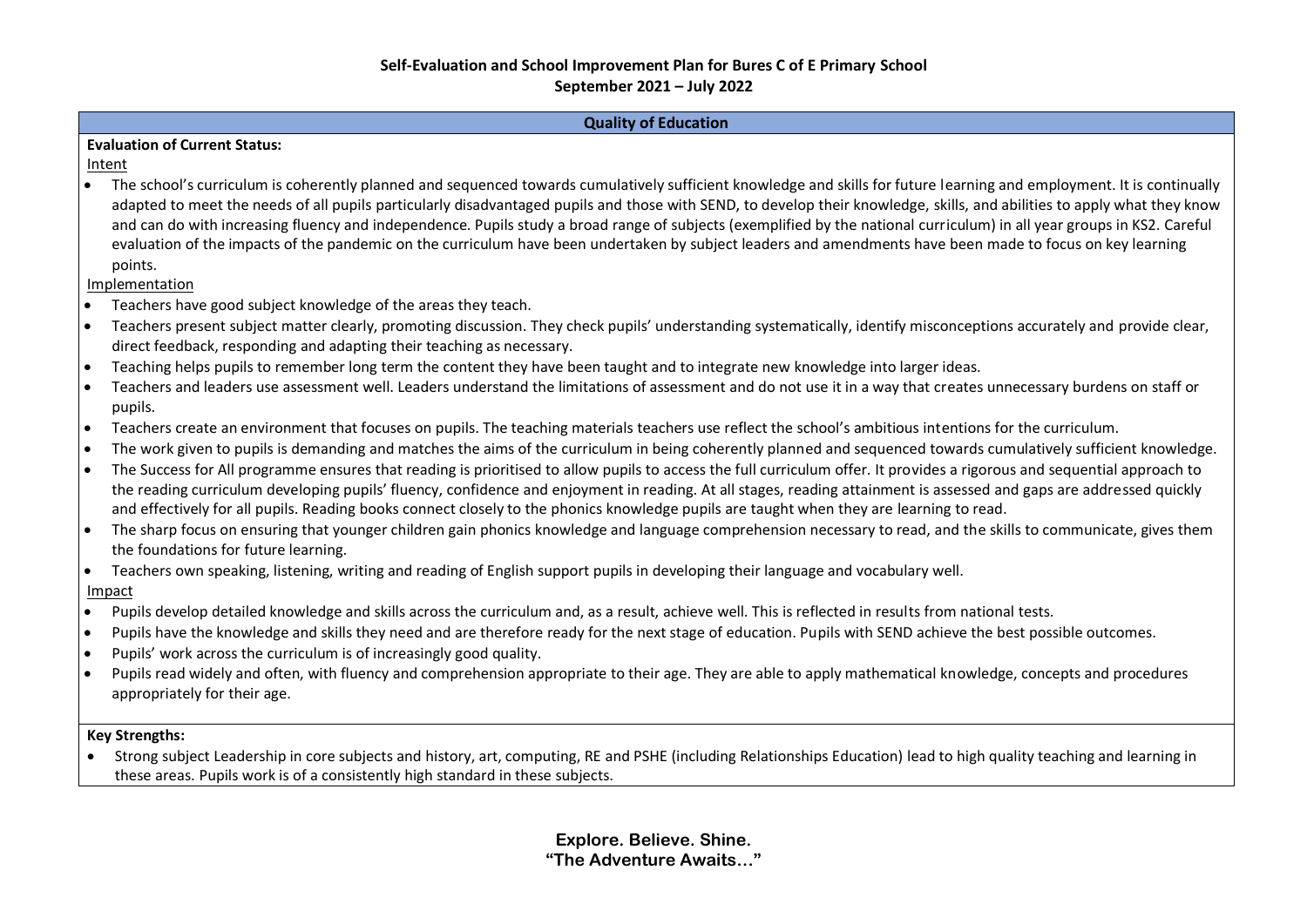| The effective embedding of the 'Success for All' Programme to support reading development across KS2 has been instrumental in raising attainment in this crucial area. |                                                                                                                                                                      |                                                         |                         |                     |               |                   |  |  |  |
|------------------------------------------------------------------------------------------------------------------------------------------------------------------------|----------------------------------------------------------------------------------------------------------------------------------------------------------------------|---------------------------------------------------------|-------------------------|---------------------|---------------|-------------------|--|--|--|
| (See 2019 Statutory reading test results)                                                                                                                              |                                                                                                                                                                      |                                                         |                         |                     |               |                   |  |  |  |
| <b>Key Area for Development:</b>                                                                                                                                       |                                                                                                                                                                      |                                                         |                         |                     |               |                   |  |  |  |
|                                                                                                                                                                        | To ensure that strong and well-informed subject leadership matched with quality first teaching leads to a curriculum which effectively addresses social disadvantage |                                                         |                         |                     |               |                   |  |  |  |
|                                                                                                                                                                        | allowing all pupils to produce work which is consistently of a high quality                                                                                          |                                                         |                         |                     |               |                   |  |  |  |
|                                                                                                                                                                        |                                                                                                                                                                      |                                                         |                         |                     |               |                   |  |  |  |
| Target:                                                                                                                                                                | <b>Milestones and Success Criteria:</b>                                                                                                                              | Action:                                                 | <b>Resources:</b>       | Who?                | When?         | <b>Monitoring</b> |  |  |  |
|                                                                                                                                                                        |                                                                                                                                                                      |                                                         |                         |                     |               |                   |  |  |  |
|                                                                                                                                                                        |                                                                                                                                                                      |                                                         |                         |                     |               |                   |  |  |  |
| Target 1                                                                                                                                                               | All pupils, including disadvantaged<br>$\bullet$                                                                                                                     | Use guidance from "Addressing<br>$\bullet$              | SLT time and            | <b>SLT</b>          | Plan /        | PP Governor / SLT |  |  |  |
| To ensure that strong                                                                                                                                                  | pupils and those with SEND, achieve                                                                                                                                  | <b>Educational Disadvantage in Schools</b>              | <b>Staff Meeting</b>    | SLs and             | Strategy      |                   |  |  |  |
| and well-informed                                                                                                                                                      | high standards across all areas of the                                                                                                                               | and Colleges - The Essex Way" to                        | time to                 | teachers            | in place      |                   |  |  |  |
| subject leadership<br>matched with quality                                                                                                                             | curriculum                                                                                                                                                           | secure high standards for all pupils                    | develop<br>strategy for |                     | by<br>October |                   |  |  |  |
| first teaching leads to a                                                                                                                                              | Work scrutiny demonstrates that<br>$\bullet$                                                                                                                         | but particularly disadvantaged<br>pupils.               | addressing              |                     | 2021          |                   |  |  |  |
| curriculum which                                                                                                                                                       | pupils are developing appropriate<br>knowledge and skills in each subject                                                                                            | <b>Subject Leaders (particularly Maths</b><br>$\bullet$ | disadvantage            |                     |               |                   |  |  |  |
| effectively addresses                                                                                                                                                  | and therefore producing high quality                                                                                                                                 | and English Leads) to support                           | Maths /                 | Maths /             | Sept          | DH - Curriculum   |  |  |  |
| social disadvantage                                                                                                                                                    | work                                                                                                                                                                 | teachers in using effective diagnostic                  | English SL              | Eng <sub>SL</sub> / | 2021          | Leader            |  |  |  |
| allowing all pupils to                                                                                                                                                 | Lesson observations and discussion<br>$\bullet$                                                                                                                      | assessment to identify children in                      | time                    | Teachers            |               |                   |  |  |  |
| produce work which is                                                                                                                                                  | with teachers and subject leaders                                                                                                                                    | need of targeted intervention.                          |                         |                     |               |                   |  |  |  |
| consistently of a high                                                                                                                                                 | show that all areas of the curriculum                                                                                                                                | SENDCo and HT to plan and<br>$\bullet$                  | Tuition                 | SENDco/             | Plan in       | PP Governor / SLT |  |  |  |
| quality.                                                                                                                                                               | are being implemented effectively                                                                                                                                    | implement intervention strategy to                      | $support -$             | HT / All            | place by      |                   |  |  |  |
| (If necessary remote                                                                                                                                                   | Subject Leaders can talk confidently<br>$\bullet$                                                                                                                    | include tuition plan                                    | Third Wave              | Staff               | end Sept      |                   |  |  |  |
| learning opportunities                                                                                                                                                 | about strengths and areas for                                                                                                                                        | Provide subject leaders with<br>$\bullet$               | <b>HLTA</b> time        |                     |               |                   |  |  |  |
| mirror the high                                                                                                                                                        | development within their subject as                                                                                                                                  | guidance and the time to monitor                        | Half day per            | SLs/                | Ongoing       | DH - Curriculum   |  |  |  |
| expectations within the                                                                                                                                                | well as the rationale for content                                                                                                                                    | standards within their subject and                      | week SL time            | <b>HLTAs</b>        |               | Leader            |  |  |  |
| curriculum as closely as                                                                                                                                               | choices and sequencing                                                                                                                                               | plan and implement actions to                           | (HLTA Cover)            |                     |               |                   |  |  |  |
| possible)                                                                                                                                                              | Discussion with pupils demonstrates<br>$\bullet$                                                                                                                     | address areas of need.                                  |                         |                     |               |                   |  |  |  |
|                                                                                                                                                                        | that they are building schema and can                                                                                                                                | Provide opportunities for SLs to visit<br>$\bullet$     | <b>CPD</b>              | All Staff           | Ongoing       |                   |  |  |  |
|                                                                                                                                                                        | recall learning                                                                                                                                                      | other schools, attend training events,                  | opportunities           |                     |               | HT / Senior       |  |  |  |
|                                                                                                                                                                        | Assessments show that children<br>$\bullet$                                                                                                                          | and take part in a variety of other                     |                         |                     |               | Teacher (Part of  |  |  |  |
|                                                                                                                                                                        | continue to make progress during                                                                                                                                     | CPD activities connected to                             |                         |                     |               | MA study)         |  |  |  |
|                                                                                                                                                                        | periods of remote learning.                                                                                                                                          | developing their subject.                               | Laptops and             | SLT / SLs /         | Sept          |                   |  |  |  |
|                                                                                                                                                                        |                                                                                                                                                                      | Continue to refresh and develop our<br>$\bullet$        | iPads to                | Teachers            | plans         | HT                |  |  |  |
|                                                                                                                                                                        |                                                                                                                                                                      | remote learning contingency plan                        | support                 |                     | reviewed      |                   |  |  |  |
|                                                                                                                                                                        |                                                                                                                                                                      | following DfE guidelines. Provide a                     | learners                |                     |               |                   |  |  |  |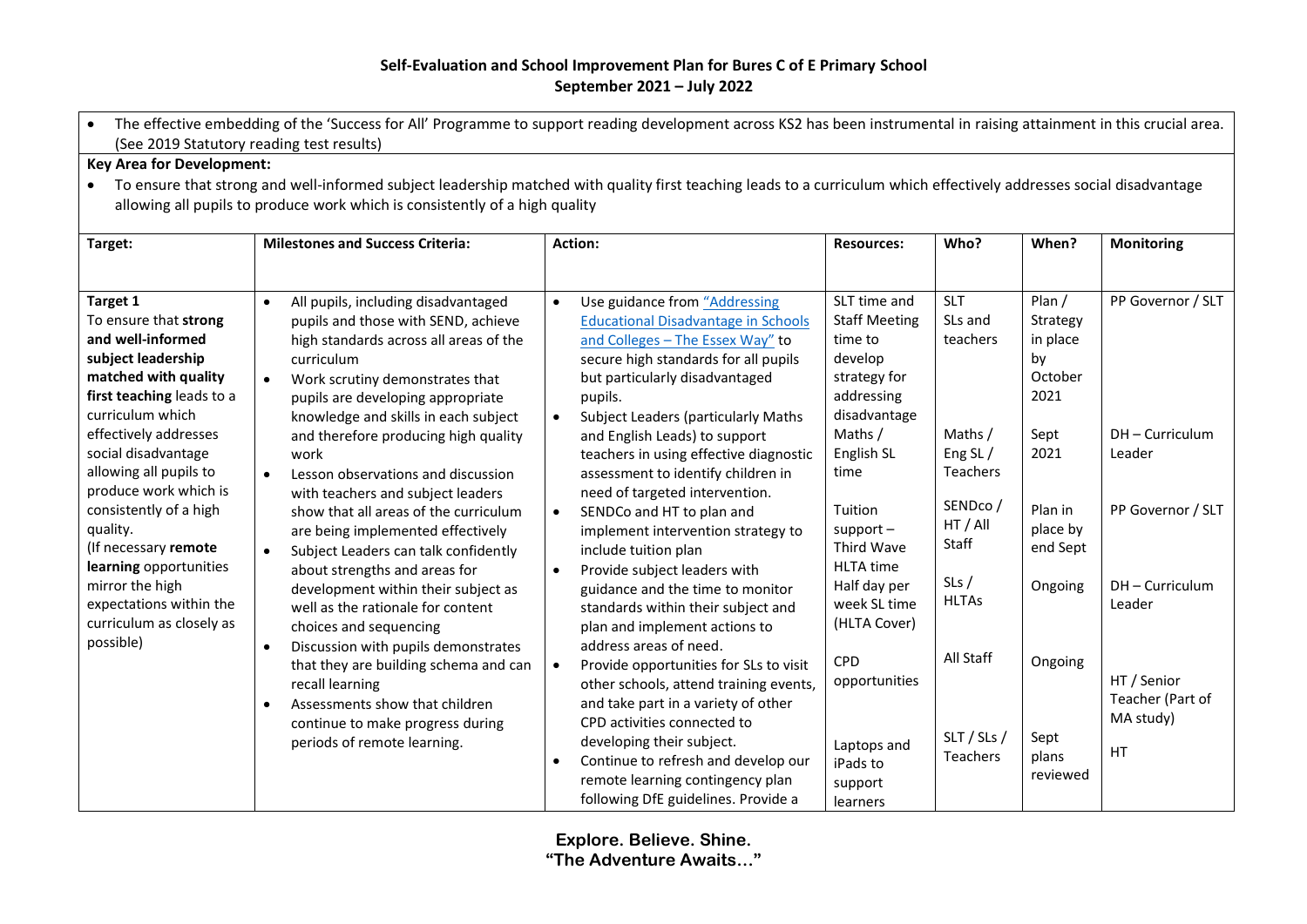|           |                                                                                                                                                                                                                          |  | clear remote learning plan for<br>parents. Implement this plan if it<br>becomes necessary.                                                                                                                                                                                                                                                      | Remote<br>learning<br>Contingency<br>Plan | and<br>refreshed<br>Then as<br>necessary |  |  |  |  |  |
|-----------|--------------------------------------------------------------------------------------------------------------------------------------------------------------------------------------------------------------------------|--|-------------------------------------------------------------------------------------------------------------------------------------------------------------------------------------------------------------------------------------------------------------------------------------------------------------------------------------------------|-------------------------------------------|------------------------------------------|--|--|--|--|--|
|           | <b>January Update</b>                                                                                                                                                                                                    |  |                                                                                                                                                                                                                                                                                                                                                 |                                           |                                          |  |  |  |  |  |
|           | Initial planning meeting has taken place with Essex Leaders of 'Addressing Disadvantage' - discussions around areas of strength and those for development will be used to plan                                           |  |                                                                                                                                                                                                                                                                                                                                                 |                                           |                                          |  |  |  |  |  |
|           | targeted support. Staff and governors have been invited to the launch event after half term.                                                                                                                             |  |                                                                                                                                                                                                                                                                                                                                                 |                                           |                                          |  |  |  |  |  |
|           |                                                                                                                                                                                                                          |  | Subject Leaders have continued to develop provision to support pupils with gaps in learning. The second half of the training day in January was devoted to working together to                                                                                                                                                                  |                                           |                                          |  |  |  |  |  |
|           |                                                                                                                                                                                                                          |  | ensure that Long Term planning was appropriate and matched need. Laura Moore provided CPD on the revised Early Years curriculum to support subject leaders in<br>understanding more about the foundations of their subjects within Early Years. SEO visits have focused on supporting and developing inexperienced subject leaders (see Rolling |                                           |                                          |  |  |  |  |  |
|           |                                                                                                                                                                                                                          |  | Record). HT has been instrumental in developing a South Suffolk Schools Foundation Subject Leader Group to provide support and share good practice - RE and Computing SLs                                                                                                                                                                       |                                           |                                          |  |  |  |  |  |
|           | have already been involved in this - other SLs will join a virtual meeting on 27 <sup>th</sup> January.                                                                                                                  |  |                                                                                                                                                                                                                                                                                                                                                 |                                           |                                          |  |  |  |  |  |
|           |                                                                                                                                                                                                                          |  | Our SENDCO Tracy Bennie provided staff with a questionnaire to gain an understanding of their confidence in supporting the children with SEND. She used her findings from                                                                                                                                                                       |                                           |                                          |  |  |  |  |  |
|           |                                                                                                                                                                                                                          |  | this to provide targeted CPD for teachers from both a class teacher and subject leader point of view. (Every teacher a teacher of SEND - Every Leader a Leader of SEND)                                                                                                                                                                         |                                           |                                          |  |  |  |  |  |
| $\bullet$ |                                                                                                                                                                                                                          |  | Teachers have continued to support pupils in line with our remote learning plan using Teams. \$ new laptops were provided to school through the DFE scheme - these have                                                                                                                                                                         |                                           |                                          |  |  |  |  |  |
|           | been used by self-isolating pupils when needed.                                                                                                                                                                          |  |                                                                                                                                                                                                                                                                                                                                                 |                                           |                                          |  |  |  |  |  |
| $\bullet$ |                                                                                                                                                                                                                          |  | SLT have made the decision to implement a school-led tuition programme focusing on maths. Pupils will have 15 sessions in groups of three after school from January to April -<br>5 teachers are delivering these sessions. Pupils have been selected following discussions at Pupil Progress Meetings.                                         |                                           |                                          |  |  |  |  |  |
|           |                                                                                                                                                                                                                          |  |                                                                                                                                                                                                                                                                                                                                                 |                                           |                                          |  |  |  |  |  |
|           |                                                                                                                                                                                                                          |  | <b>Behaviour and Attitudes</b>                                                                                                                                                                                                                                                                                                                  |                                           |                                          |  |  |  |  |  |
|           | <b>Evaluation of Current Status:</b>                                                                                                                                                                                     |  |                                                                                                                                                                                                                                                                                                                                                 |                                           |                                          |  |  |  |  |  |
| $\bullet$ |                                                                                                                                                                                                                          |  | The school's high expectations for pupils' behaviour and conduct are commonly understood and applied consistently and fairly. This is reflected in pupils' positive behaviour                                                                                                                                                                   |                                           |                                          |  |  |  |  |  |
|           | and conduct. Leaders support all staff well in managing pupil behaviour.                                                                                                                                                 |  |                                                                                                                                                                                                                                                                                                                                                 |                                           |                                          |  |  |  |  |  |
|           | with quickly and effectively and are not allowed to spread.                                                                                                                                                              |  | Leaders, staff and pupils create a positive environment in which bullying is not tolerated. If bullying, aggression, discrimination and derogatory language occur, they are dealt                                                                                                                                                               |                                           |                                          |  |  |  |  |  |
|           |                                                                                                                                                                                                                          |  | Individual behaviour plans and a solution-focused view ensure that pupils with particular needs are supported to improve their behaviour and attitudes to learning.                                                                                                                                                                             |                                           |                                          |  |  |  |  |  |
|           | The majority of pupils' exhibit positive attitudes to their education. They are committed to their learning, know how to study effectively and do so, are resilient to setbacks and<br>take pride in their achievements. |  |                                                                                                                                                                                                                                                                                                                                                 |                                           |                                          |  |  |  |  |  |
|           |                                                                                                                                                                                                                          |  | Attendance is improving, the majority of pupils come to school on time. When there is a dip in attendance the school takes appropriate, swift and effective action.                                                                                                                                                                             |                                           |                                          |  |  |  |  |  |
| $\bullet$ |                                                                                                                                                                                                                          |  | Fixed-term and internal exclusions are used appropriately when all other strategies have proved ineffective.                                                                                                                                                                                                                                    |                                           |                                          |  |  |  |  |  |
|           |                                                                                                                                                                                                                          |  | Relationships among pupils and staff reflect a positive and respectful culture; pupils are safe and they feel safe.                                                                                                                                                                                                                             |                                           |                                          |  |  |  |  |  |
|           | <b>Key Strengths:</b>                                                                                                                                                                                                    |  |                                                                                                                                                                                                                                                                                                                                                 |                                           |                                          |  |  |  |  |  |
|           |                                                                                                                                                                                                                          |  | The recent introduction of school's positive behaviour policy has ensured that behaviour and attitudes across the school are exceptional. Where pupils find it difficult to                                                                                                                                                                     |                                           |                                          |  |  |  |  |  |
|           |                                                                                                                                                                                                                          |  | maintain high standards of behaviour, they are supported by all staff using a range of positive strategies to make good progress in this area.                                                                                                                                                                                                  |                                           |                                          |  |  |  |  |  |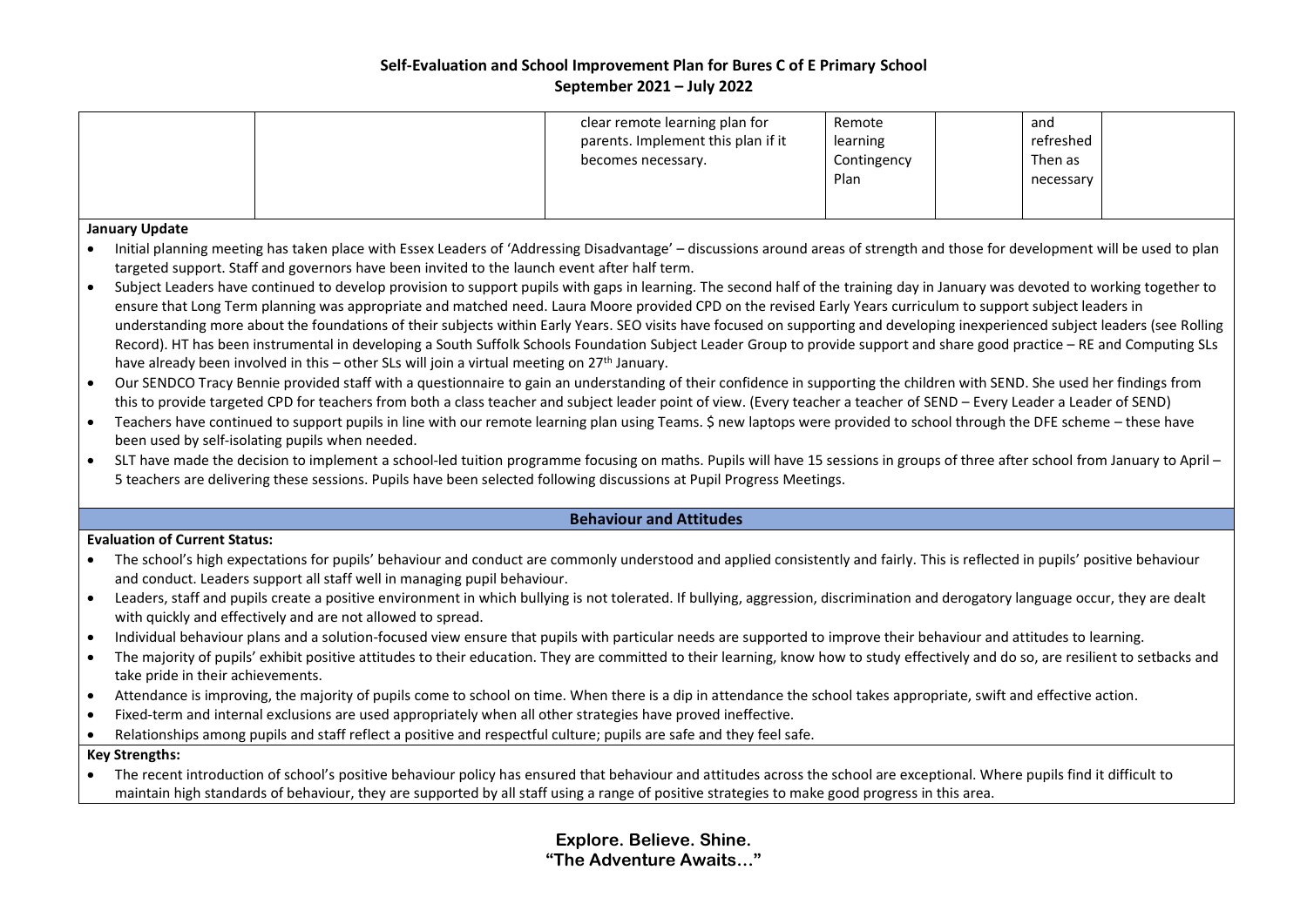| Pupils actively support the welfare of other pupils and make a highly positive contribution to the life of the school. They respect and celebrate the fact that we are all different<br>$\bullet$<br>but should be treated equally. Bullying, harassment and violence are not tolerated.                                        |                                                                                                                                                                                                                                                                                                                                                                                                                                                                                                                                                                                                                                                                                                                                                                                                                                                                                                                                                                                                   |                                                                                                                                                                                                                                                                                                                                                                                                                                                                                                                                                                                                                                                                                                                                                                                                                                                                                                                                                                                                                                                                                   |                                                                                                                                                                                                                                                                                           |                                                                                                                                                          |                                                                                           |                                                                                                        |  |  |  |
|---------------------------------------------------------------------------------------------------------------------------------------------------------------------------------------------------------------------------------------------------------------------------------------------------------------------------------|---------------------------------------------------------------------------------------------------------------------------------------------------------------------------------------------------------------------------------------------------------------------------------------------------------------------------------------------------------------------------------------------------------------------------------------------------------------------------------------------------------------------------------------------------------------------------------------------------------------------------------------------------------------------------------------------------------------------------------------------------------------------------------------------------------------------------------------------------------------------------------------------------------------------------------------------------------------------------------------------------|-----------------------------------------------------------------------------------------------------------------------------------------------------------------------------------------------------------------------------------------------------------------------------------------------------------------------------------------------------------------------------------------------------------------------------------------------------------------------------------------------------------------------------------------------------------------------------------------------------------------------------------------------------------------------------------------------------------------------------------------------------------------------------------------------------------------------------------------------------------------------------------------------------------------------------------------------------------------------------------------------------------------------------------------------------------------------------------|-------------------------------------------------------------------------------------------------------------------------------------------------------------------------------------------------------------------------------------------------------------------------------------------|----------------------------------------------------------------------------------------------------------------------------------------------------------|-------------------------------------------------------------------------------------------|--------------------------------------------------------------------------------------------------------|--|--|--|
|                                                                                                                                                                                                                                                                                                                                 | Key Area for Development: To ensure that all pupils are encouraged to develop highly positive attitudes and commitment to their education and become highly motivated and                                                                                                                                                                                                                                                                                                                                                                                                                                                                                                                                                                                                                                                                                                                                                                                                                         |                                                                                                                                                                                                                                                                                                                                                                                                                                                                                                                                                                                                                                                                                                                                                                                                                                                                                                                                                                                                                                                                                   |                                                                                                                                                                                                                                                                                           |                                                                                                                                                          |                                                                                           |                                                                                                        |  |  |  |
|                                                                                                                                                                                                                                                                                                                                 | persistent in the face of difficulties. Our key aim is for all pupils to become confident, resilient, and independent learners.                                                                                                                                                                                                                                                                                                                                                                                                                                                                                                                                                                                                                                                                                                                                                                                                                                                                   |                                                                                                                                                                                                                                                                                                                                                                                                                                                                                                                                                                                                                                                                                                                                                                                                                                                                                                                                                                                                                                                                                   |                                                                                                                                                                                                                                                                                           |                                                                                                                                                          |                                                                                           |                                                                                                        |  |  |  |
| <b>School Improvement Plan:</b>                                                                                                                                                                                                                                                                                                 | <b>Milestones and Success Criteria:</b>                                                                                                                                                                                                                                                                                                                                                                                                                                                                                                                                                                                                                                                                                                                                                                                                                                                                                                                                                           |                                                                                                                                                                                                                                                                                                                                                                                                                                                                                                                                                                                                                                                                                                                                                                                                                                                                                                                                                                                                                                                                                   |                                                                                                                                                                                                                                                                                           |                                                                                                                                                          |                                                                                           |                                                                                                        |  |  |  |
| Target:                                                                                                                                                                                                                                                                                                                         |                                                                                                                                                                                                                                                                                                                                                                                                                                                                                                                                                                                                                                                                                                                                                                                                                                                                                                                                                                                                   | <b>Action:</b>                                                                                                                                                                                                                                                                                                                                                                                                                                                                                                                                                                                                                                                                                                                                                                                                                                                                                                                                                                                                                                                                    | <b>Resources:</b>                                                                                                                                                                                                                                                                         | Who?                                                                                                                                                     | When?                                                                                     | <b>Monitoring</b>                                                                                      |  |  |  |
| Target 2<br>To ensure that all pupils<br>are encouraged to<br>develop highly positive<br>attitudes and<br>commitment to their<br>education and become<br>highly motivated and<br>persistent in the face of<br>difficulties. Our key aim<br>is for all pupils to<br>become confident,<br>resilient, and<br>independent learners. | The whole school community can<br>$\bullet$<br>articulate our Growth Mindset<br>principles<br>Pupils are observed to demonstrate<br>$\bullet$<br>persistence, motivation, and<br>independence within the classroom<br>Staff confidently implement strategies<br>$\bullet$<br>to support metacognitive and self-<br>regulated learning. Pupils are able to<br>talk about planning, monitoring and<br>evaluating their learning as they work<br>through a task<br>Pupils discuss their future aspirations<br>$\bullet$<br>confidently, understand that they can<br>embrace a wide range of<br>opportunities and show an<br>understanding of the need to work<br>hard to achieve their goals<br>Most pupils behave consistently well<br>and demonstrate highly positive<br>attitudes and disruptions to learning<br>are rare<br>Observations demonstrate that staff<br>are consistently implementing<br>behaviour policy and that their<br>interactions model the culture we<br>have agreed to adopt | Implement a Learning Café with a<br>$\bullet$<br>focus on Growth Mindset /<br>Metacognition and Self-Regulation<br>Develop implementation plan for<br>$\bullet$<br>Metacognition and self-regulated<br>learning - deliver actions within plan<br>Provide professional development<br>for staff - GM and metacognition<br>and self-regulated learning (EEF)<br>Provide information about GM /<br>$\bullet$<br>Metacognition and self-regulated<br>learning within newsletters and on<br>school website<br>Use Jigsaw/mental health audit<br>resources to support identification of<br>specific children in need of targeted<br>well-being support. Provide suitable<br>interventions to improve well-being<br>and build resilience and confidence<br>for these pupils<br>Explore strategies to encourage pupil<br>aspirations - e.g., highlight past pupil<br>successes, explore career<br>opportunities - invite parent in to<br>talk about their jobs, involvement in<br>Children's University EEF Research<br>Project, links with TGS.<br>Embed 'Exercising your Yeti' Strategy | Refreshments /<br>time to plan /<br>parents<br>HT and SENDCo<br>time (3 days<br>training + prep<br>of plan)<br><b>Staff Meeting</b><br>time<br>Audit resources<br>/ELSA<br>supervision /<br>FSP time<br>Children's<br>University<br>Research<br>project (Y4)<br>Parents / Past<br>pupils. | Teachers /<br>TB to lead<br>SENDco/<br>HT.<br>HT/<br>SENDCo<br><b>HT</b><br>SENDCo/<br>HT / ELSA<br>trained LSAs<br><b>FSP</b><br><b>SLT</b><br>Teachers | October<br>2021<br>Ongoing<br><b>Aut 21</b><br>Ongoing<br>Sept 2021<br>ongoing<br>Ongoing | HT / Govs<br>$SLT - Learning$<br>Walks<br>Govs - Head's<br>Report<br>Govs<br>SENDco<br>HT<br>HT / Govs |  |  |  |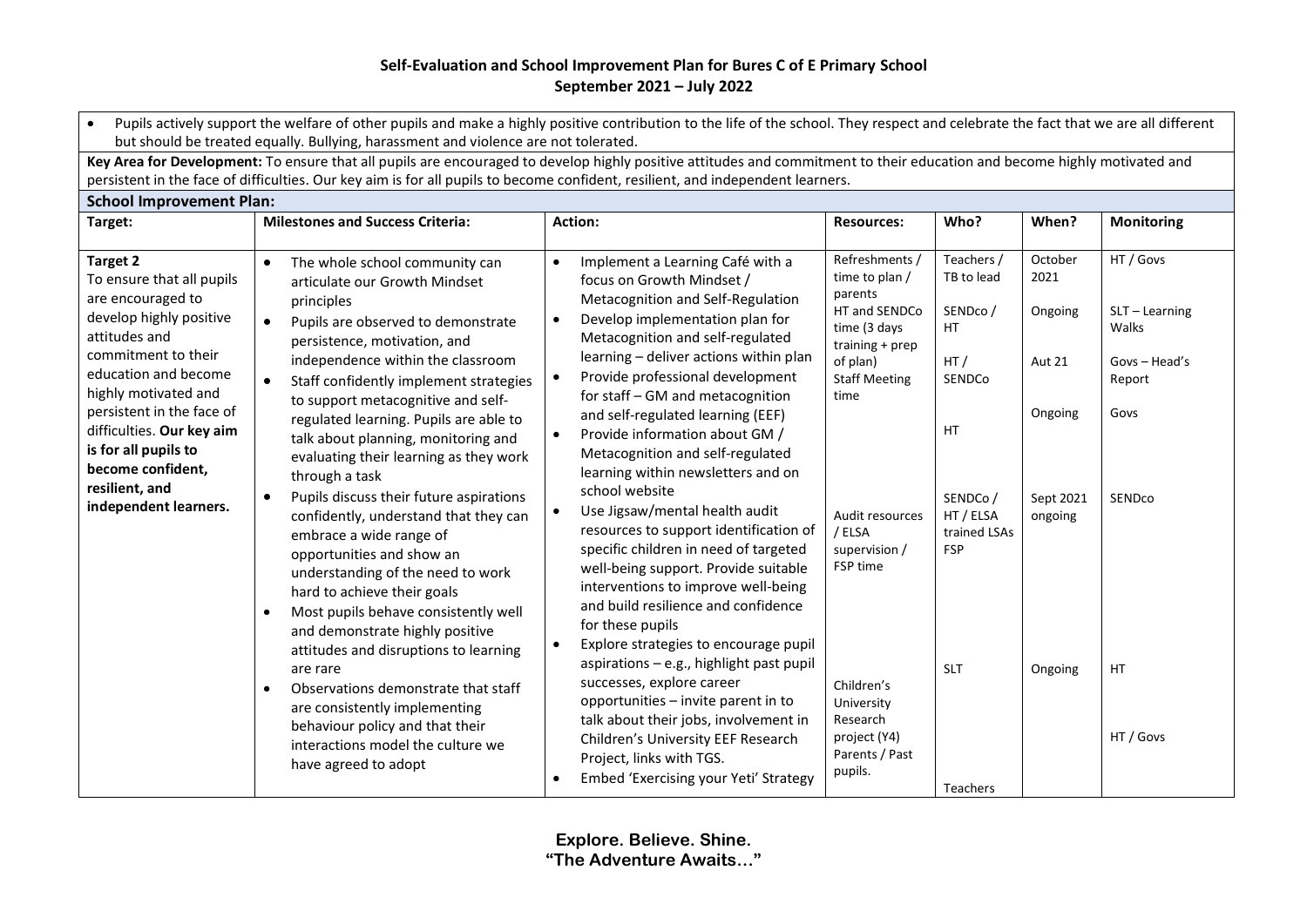|  | Lead)<br>support<br>areas of the curriculum to secure<br>pupil engagement and motivation.<br>Review Behaviour Policy with all<br>HT / All staff<br>01.09.21<br>staff. Ensure all staff are<br>PDDay<br><b>SLT</b><br>Ongoing<br>implementing approach consistently<br>September<br>End of Oct<br>HT<br>Governors (Heads<br>Gain feedback from Secondary<br>HT to meet with<br>21<br>Report)<br>Schools our pupils have moved on to<br><b>TGS Staff</b><br>(Mainly TGS) to find out how our<br>children compare in terms of being<br>well-prepared to face the challenges<br>which arise from starting the<br>transition.<br><b>Personal Development</b> | <b>SLT</b><br><b>Teachers</b><br>Discussion with staff from Secondary<br>Teachers provide motivating learning<br>Linked to<br>Subject Leaders /<br>SL monitoring<br>School s demonstrate Y6 pupils are<br>opportunities with strong and<br>DHT (Curriculum<br>time and<br>curriculum<br>well prepared for transition to Y7.<br>meaningful links between different |  |
|--|---------------------------------------------------------------------------------------------------------------------------------------------------------------------------------------------------------------------------------------------------------------------------------------------------------------------------------------------------------------------------------------------------------------------------------------------------------------------------------------------------------------------------------------------------------------------------------------------------------------------------------------------------------|-------------------------------------------------------------------------------------------------------------------------------------------------------------------------------------------------------------------------------------------------------------------------------------------------------------------------------------------------------------------|--|
|--|---------------------------------------------------------------------------------------------------------------------------------------------------------------------------------------------------------------------------------------------------------------------------------------------------------------------------------------------------------------------------------------------------------------------------------------------------------------------------------------------------------------------------------------------------------------------------------------------------------------------------------------------------------|-------------------------------------------------------------------------------------------------------------------------------------------------------------------------------------------------------------------------------------------------------------------------------------------------------------------------------------------------------------------|--|

#### **Evaluation of Current Status:**

• The curriculum provides for pupils' broader development. The school's work to enhance pupils' spiritual, moral, social and cultural development is of a high quality.

- The curriculum and the school's effective wider work support pupils to be confident, resilient and independent, and to develop strength of character.
- The school provides high-quality pastoral support. Pupils know how to eat healthily, maintain an active lifestyle and keep physically and mentally healthy. They have an ageappropriate understanding of healthy relationships.
- The school provides a wide range of opportunities to nurture, develop and stretch pupils' talents and interests. The majority of pupils appreciate these and make good use of them.
- The school prepares pupils for life in modern Britain effectively as well as encouraging them to adopt our core Christian Values as a way to build character. The School Council plays a crucial role in modelling the democratic process and allowing pupils to feel empowered and involved in decision-making and change.
- The school is eager to promote equality of opportunity and diversity more effectively within our sometimes quite insular locality. Our aim is to ensure, pupils understand, appreciate and respect difference in the world and its people, celebrating the things we share in common across cultural, religious, ethnic and socio-economic communities.
- Pupils are becoming more adept at engaging with views, beliefs and opinions that are different from their own in considered ways. They are beginning to show greater understanding of and respect for the different protected characteristics as defined in law and no forms of discrimination are tolerated.
- The school provides pupils with meaningful opportunities to understand how to be responsible, respectful, active citizens who contribute positively to society. Pupils know how to discuss and debate issues and ideas in a considered way.

#### **Key Strengths:**

- The school's PSHE and Relationships Education curriculum provides strong support for pupils' personal development.
- All staff go above and beyond to offer individual support to children with whom they build excellent relationships.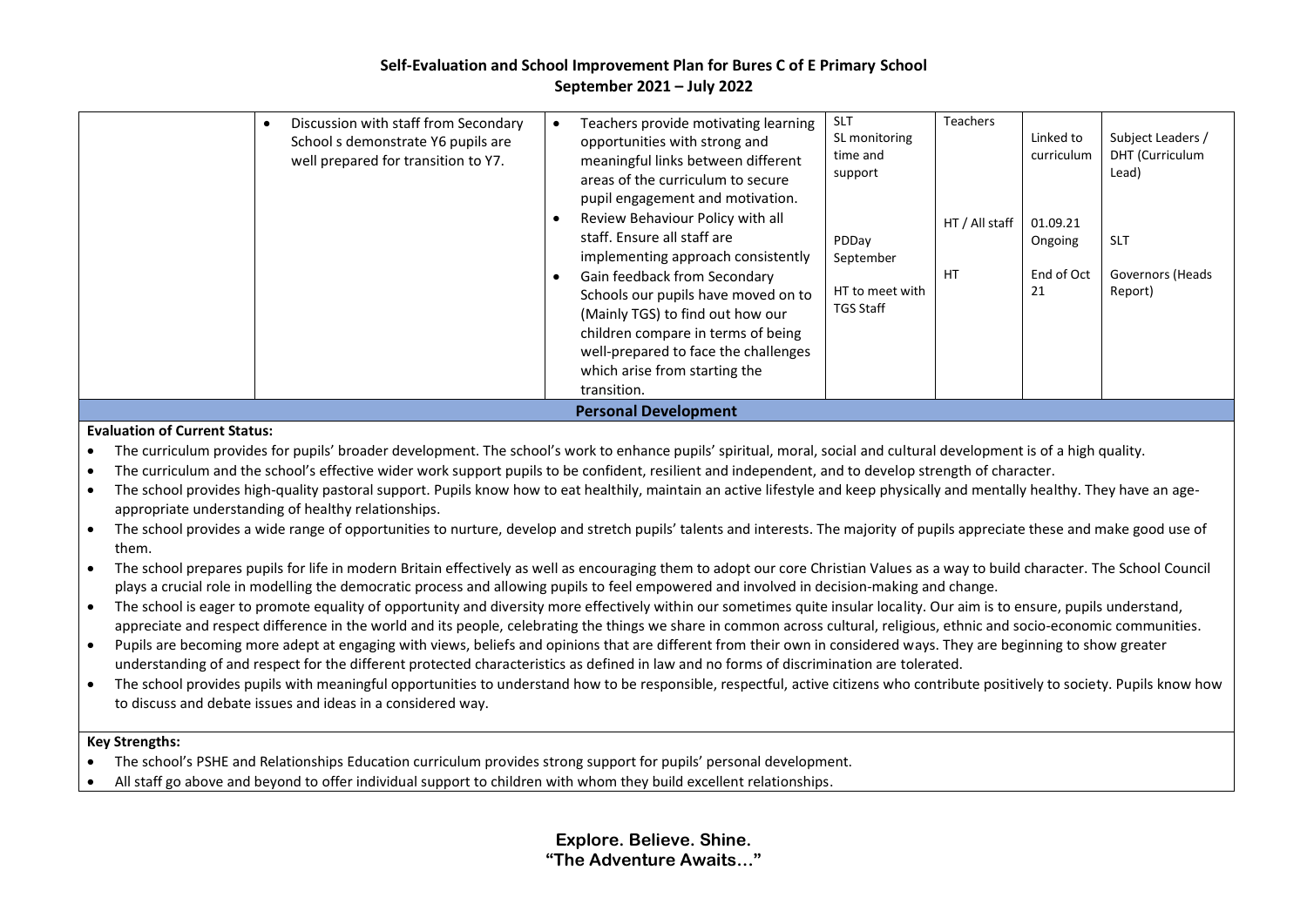• A range of experiences beyond the national curriculum are offered to pupils to support them in developing their talents and interests encouraging them to expand their horizons.

#### **Key Area for Development:**

• To effectively promote equality of opportunity and diversity ensuring that pupils understand, appreciate and respect differences in the world and its people and are more adept at engaging with views, beliefs and opinions that are different from their own in considered ways.

| <b>School Improvement Plan:</b>                                                                                                                                                                                                                                                                          |                                                                                                                                                                                                                                                                                                                                                                                                                                                                                                            |                                                                                                                                                                                                                                                                                                                                                                                                                                                                                               |                                                                                                                                                   |                                                                                           |                                                                                               |                                                               |  |
|----------------------------------------------------------------------------------------------------------------------------------------------------------------------------------------------------------------------------------------------------------------------------------------------------------|------------------------------------------------------------------------------------------------------------------------------------------------------------------------------------------------------------------------------------------------------------------------------------------------------------------------------------------------------------------------------------------------------------------------------------------------------------------------------------------------------------|-----------------------------------------------------------------------------------------------------------------------------------------------------------------------------------------------------------------------------------------------------------------------------------------------------------------------------------------------------------------------------------------------------------------------------------------------------------------------------------------------|---------------------------------------------------------------------------------------------------------------------------------------------------|-------------------------------------------------------------------------------------------|-----------------------------------------------------------------------------------------------|---------------------------------------------------------------|--|
| Target:                                                                                                                                                                                                                                                                                                  | <b>Success Criteria:</b>                                                                                                                                                                                                                                                                                                                                                                                                                                                                                   | <b>Action:</b>                                                                                                                                                                                                                                                                                                                                                                                                                                                                                | <b>Resources:</b>                                                                                                                                 | Who?                                                                                      | When?                                                                                         | <b>Monitoring</b>                                             |  |
| Target 3<br>To effectively promote<br>equality of opportunity<br>and diversity ensuring<br>that pupils understand,<br>appreciate and respect<br>differences in the world<br>and its people and are<br>more adept at engaging<br>with views, beliefs and<br>opinions that are<br>different from their own | Work scrutiny shows evidence of<br>$\bullet$<br>pupils drawing on resources from a<br>range of cultures<br>Discussion with pupils demonstrates<br>$\bullet$<br>they have a good understanding of<br>tolerance and respect for difference<br>$\bullet$<br>Planning highlights opportunities to<br>explore differences and similarities in<br>views, beliefs and opinions.<br>Pupils are observed to engage in<br>$\bullet$<br>considered debate and discussion in a<br>range of lessons around a variety of | Implement 'No Outsiders' resources<br>$\bullet$<br>for weekly assemblies<br>Include opportunities to reflect and<br>$\bullet$<br>discuss diversity within each theme<br>covered in the curriculum. SLT and<br>SLs contribute to SMSC audit<br>Incorporate rich opportunities to<br>$\bullet$<br>discuss and debate ideas within PSHE<br>/ RE curriculum particularly.<br>Ensure books selected for study in<br>$\bullet$<br>SFA groups reflect diversity and<br>encourage an understanding of | No Outsiders<br>Book and<br>Photos<br>Curriculum<br>Overview /<br><b>SMSC Audit</b><br>'1Decision'<br>online<br>resources<br><b>SFA Resources</b> | Teachers /<br>SLs<br>SLs / SLT<br>Teachers /<br><b>HLTA</b><br>English Lead<br>/ Teachers | Weekly<br>from Sept<br>21<br>Complete<br>audit by<br>end of<br>Sept 2021<br>Ongoing<br>Termly | RE / Church School<br>Lead<br>HT-PSHE Lead<br><b>SFA Lead</b> |  |
| in considered ways.                                                                                                                                                                                                                                                                                      | themes.<br>SMSC audit identifies a wide range of<br>$\bullet$<br>opportunities for children to explore<br>diversity                                                                                                                                                                                                                                                                                                                                                                                        | differences<br>Provide opportunities to visit a range<br>$\bullet$<br>of places of worship linked to<br>curriculum themes                                                                                                                                                                                                                                                                                                                                                                     | <b>Transport costs</b><br>/ Places of<br>worship                                                                                                  | Teachers /<br>RE Lead to<br>support                                                       | Link to<br>themes                                                                             | <b>RE Lead</b>                                                |  |
|                                                                                                                                                                                                                                                                                                          |                                                                                                                                                                                                                                                                                                                                                                                                                                                                                                            | Explore diversity and equality<br>$\bullet$<br>regularly within assemblies including<br>through national awareness events -<br>e.g., Pride Month / Black History<br>Month / Mental Health Week /<br><b>Disability Awareness Days</b>                                                                                                                                                                                                                                                          | support<br>Assembly<br>resources                                                                                                                  | <b>HT</b>                                                                                 | Weekly                                                                                        | RE / Church School<br>Lead                                    |  |
|                                                                                                                                                                                                                                                                                                          |                                                                                                                                                                                                                                                                                                                                                                                                                                                                                                            | Use a range of resources to carry out<br>a thorough equality and diversity<br>audit - implementing actions to<br>address areas of need (to include<br>implementation of robust strategies                                                                                                                                                                                                                                                                                                     | 'Outside the<br>Box' / Beyond<br>Referrals<br>resources                                                                                           | SLT / RSE<br>Lead                                                                         | Audit<br>complete<br>and Action<br>plan                                                       | Safeguarding<br>Governor                                      |  |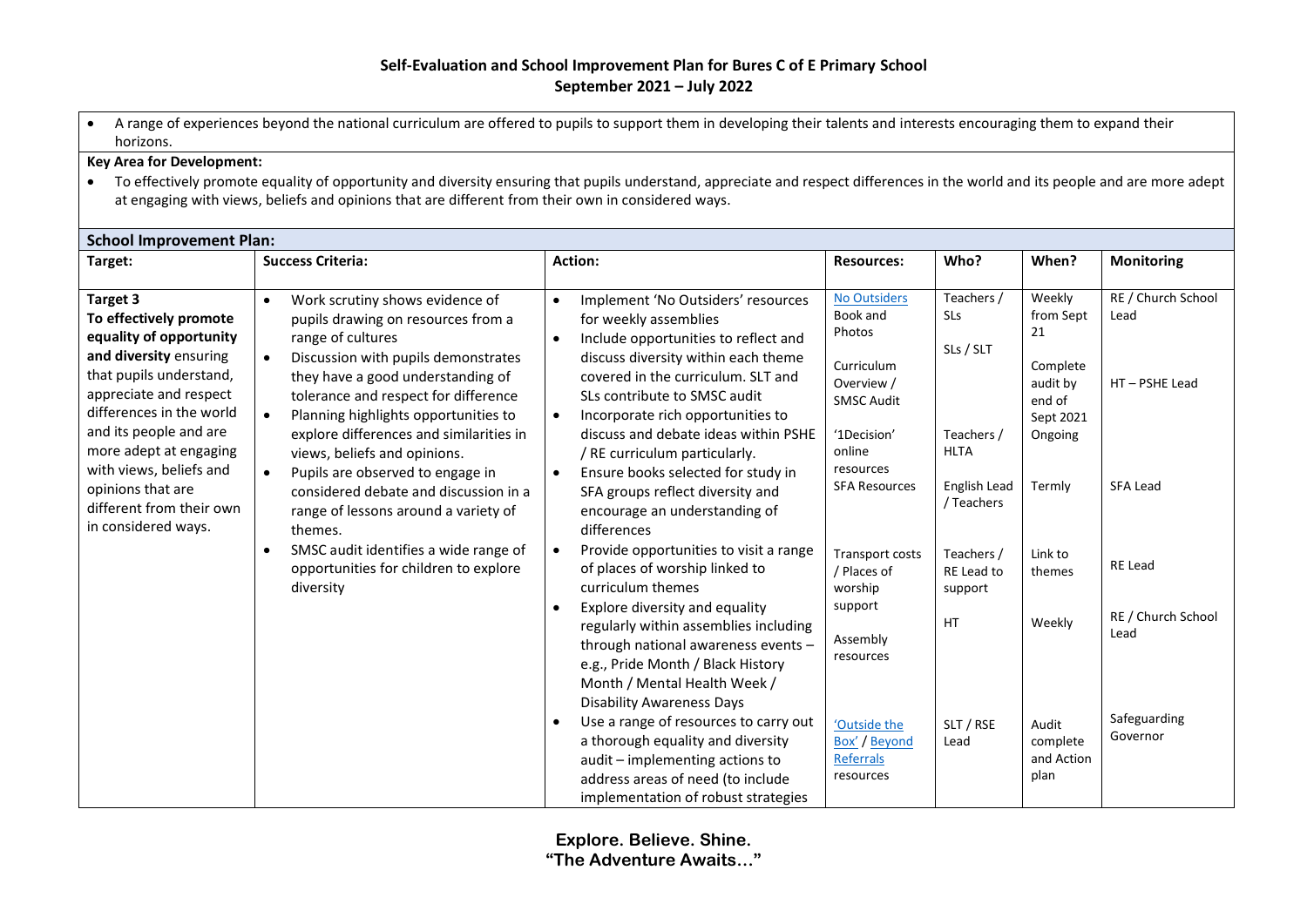| to respond to Ofsted / DfE guidance<br>on sexual violence and sexual<br>harassment)                                                                                                                                   | Safeguarding<br>network<br>resources |      | developed<br>by Oct HT |                   |  |  |  |  |  |
|-----------------------------------------------------------------------------------------------------------------------------------------------------------------------------------------------------------------------|--------------------------------------|------|------------------------|-------------------|--|--|--|--|--|
| <b>Leadership and Management</b>                                                                                                                                                                                      |                                      |      |                        |                   |  |  |  |  |  |
| <b>Evaluation of Current Status:</b>                                                                                                                                                                                  |                                      |      |                        |                   |  |  |  |  |  |
| Leaders have a clear and ambitious vision for providing high-quality education to all pupils. The school community demonstrates strong, shared values, policies and practice.                                         |                                      |      |                        |                   |  |  |  |  |  |
| Leaders focus on improving teachers' subject, pedagogical and pedagogical content knowledge in order to enhance the teaching of the curriculum and the appropriate use of<br>$\bullet$                                |                                      |      |                        |                   |  |  |  |  |  |
| assessment. The practice and subject knowledge of staff, including newly qualified teachers, build and improve over time.                                                                                             |                                      |      |                        |                   |  |  |  |  |  |
| Leaders engage highly effectively with pupils and parents and others in their community, including, when relevant, employers and local services. Engagement opportunities are<br>$\bullet$                            |                                      |      |                        |                   |  |  |  |  |  |
| focused and purposive.                                                                                                                                                                                                |                                      |      |                        |                   |  |  |  |  |  |
| Leaders work hard to take account of the main pressures on staff, particularly regarding workload and respond to these effectively. They are realistic and constructive in the<br>$\bullet$<br>way they manage staff. |                                      |      |                        |                   |  |  |  |  |  |
| Leaders protect staff from bullying and harassment.<br>$\bullet$                                                                                                                                                      |                                      |      |                        |                   |  |  |  |  |  |
| Governors understand their role and carry this out effectively. They ensure that the school has a clear vision and strategy, that resources are managed well and that leaders are<br>$\bullet$                        |                                      |      |                        |                   |  |  |  |  |  |
| held to account for the quality of education.                                                                                                                                                                         |                                      |      |                        |                   |  |  |  |  |  |
| Governors ensure that the school fulfils its statutory duties, for example under the Equality Act 2010, and other duties, for example in relation to the 'Prevent' duty and<br>$\bullet$                              |                                      |      |                        |                   |  |  |  |  |  |
| safeguarding.                                                                                                                                                                                                         |                                      |      |                        |                   |  |  |  |  |  |
| The school has a culture of safeguarding that supports effective arrangements to: identify pupils who may need early help or who are at risk of neglect, abuse, grooming or                                           |                                      |      |                        |                   |  |  |  |  |  |
| exploitation; help pupils reduce their risk of harm by securing the support they need, or referring them in a timely way to those who have the expertise to help; and manage                                          |                                      |      |                        |                   |  |  |  |  |  |
| safe recruitment and allegations about adults who may be a risk to pupils.                                                                                                                                            |                                      |      |                        |                   |  |  |  |  |  |
| <b>Key Strengths:</b>                                                                                                                                                                                                 |                                      |      |                        |                   |  |  |  |  |  |
| Leaders at all levels provide strong support for teachers to ensure that they receive highly effective professional development.<br>$\bullet$                                                                         |                                      |      |                        |                   |  |  |  |  |  |
| Leaders are highly responsive to well-being needs and are quick to ensure that any new initiatives implemented are done so with teacher workload and well-being in mind. A                                            |                                      |      |                        |                   |  |  |  |  |  |
| full day of non-contact time for each teacher each week allows them to carry out their Subject Leader duties effectively as well as using their time to develop their own practice                                    |                                      |      |                        |                   |  |  |  |  |  |
| in a variety of ways including exploring an inquiry question and peer coaching opportunities.                                                                                                                         |                                      |      |                        |                   |  |  |  |  |  |
| <b>Key Area for Development:</b>                                                                                                                                                                                      |                                      |      |                        |                   |  |  |  |  |  |
| To ensure that the achievement of pupils is maximised across all subjects through the continued development of focused and highly effective professional development for all                                          |                                      |      |                        |                   |  |  |  |  |  |
| staff which consistently translates into improvements in the teaching of the curriculum                                                                                                                               |                                      |      |                        |                   |  |  |  |  |  |
|                                                                                                                                                                                                                       |                                      |      |                        |                   |  |  |  |  |  |
| To develop and embed a clear, ambitious, and cohesive vision which embodies the values of the school community and consistently supports the drive for school improvement.<br>$\bullet$                               |                                      |      |                        |                   |  |  |  |  |  |
| (Governing Body) - To fulfil its statutory duties and hold leaders to account more effectively by developing increasingly robust strategies to gather comprehensive, accurate and<br>$\bullet$                        |                                      |      |                        |                   |  |  |  |  |  |
| useful feedback from all stakeholders                                                                                                                                                                                 |                                      |      |                        |                   |  |  |  |  |  |
| <b>School Improvement Plan:</b><br><b>Success Criteria:</b><br><b>Action:</b><br>Target:                                                                                                                              | <b>Resources:</b>                    | Who? | When?                  | <b>Monitoring</b> |  |  |  |  |  |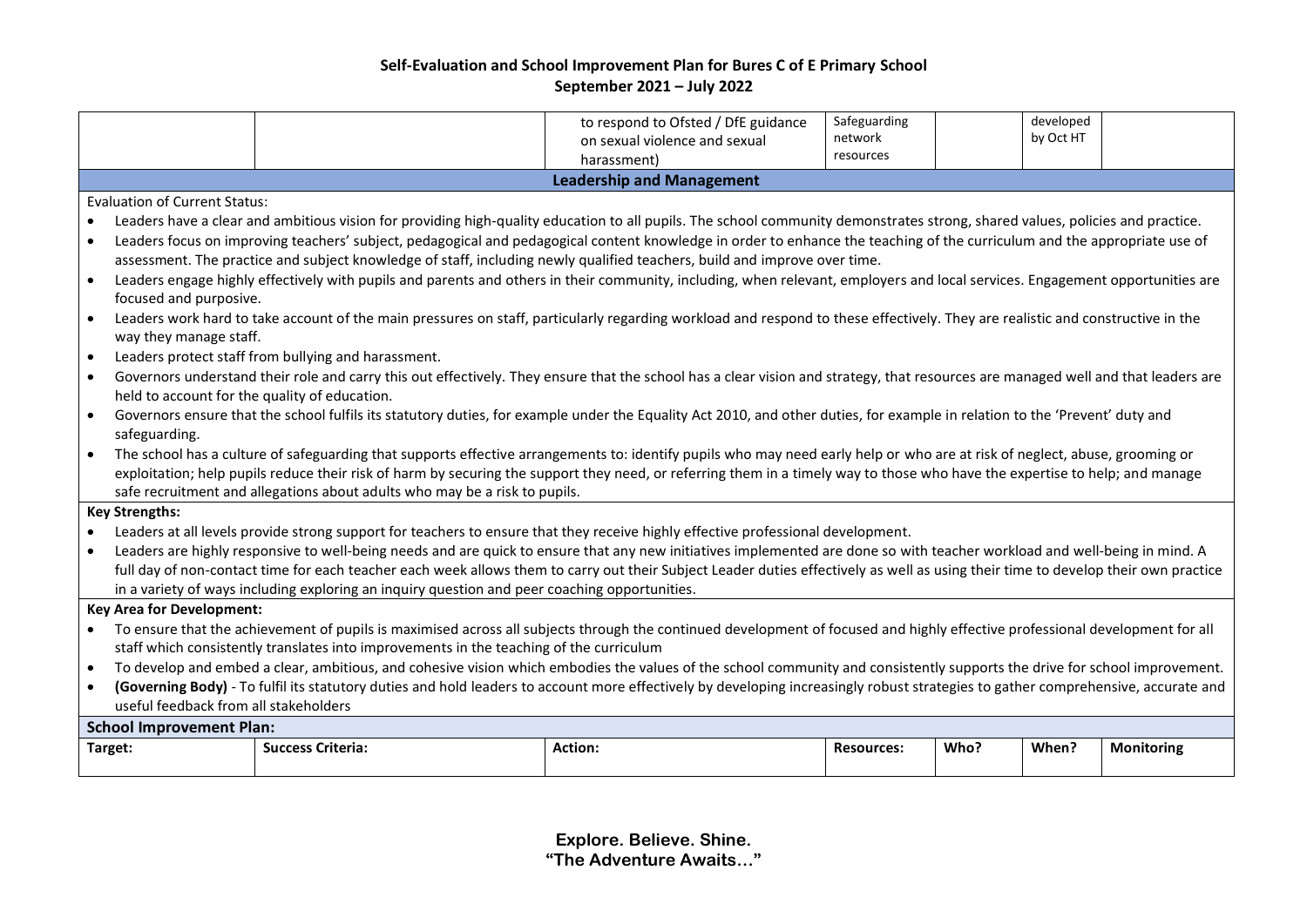| Target 4<br>To develop and embed a<br>clear, ambitious, and<br>cohesive vision which<br>embodies the values of<br>the school community<br>and consistently<br>supports the drive for<br>school improvement.                                                                                   | Formal vision statement is<br>$\bullet$<br>established, shared, and understood<br>by the whole school community<br>(Discussion with stakeholders)<br>Vision and values are reflected in<br>$\bullet$<br>policies and procedures<br>Governor meeting minutes show<br>$\bullet$<br>vision is central in decision making<br>process<br>Staff behaviours consistently<br>$\bullet$<br>demonstrate the vision in action                                                                    | SLT to take part in an extensive<br>$\bullet$<br>programme of leadership<br>development through participation<br>in 'Journey to Outstanding' course<br>SLT to undertake actions emerging<br>$\bullet$<br>from training sessions to establish<br>clear vision.<br>SLT to work with all stakeholders to<br>$\bullet$<br>communicate and embed vision                                                                                                                                                 | £10,000 course<br>cost<br>SLT Time (10<br>days)                                                                                        | <b>SLT</b>                                                                      | Vision<br>statement<br>by July<br>2022  | Governors                                                       |
|-----------------------------------------------------------------------------------------------------------------------------------------------------------------------------------------------------------------------------------------------------------------------------------------------|---------------------------------------------------------------------------------------------------------------------------------------------------------------------------------------------------------------------------------------------------------------------------------------------------------------------------------------------------------------------------------------------------------------------------------------------------------------------------------------|----------------------------------------------------------------------------------------------------------------------------------------------------------------------------------------------------------------------------------------------------------------------------------------------------------------------------------------------------------------------------------------------------------------------------------------------------------------------------------------------------|----------------------------------------------------------------------------------------------------------------------------------------|---------------------------------------------------------------------------------|-----------------------------------------|-----------------------------------------------------------------|
| <b>Target 5</b><br>To ensure that the<br>achievement of all pupils<br>is maximised through<br>the continued<br>development of focused<br>and highly effective<br>professional<br>development for all<br>staff which consistently<br>translates into<br>improvements in the<br>teaching of the | Teachers' records of inquiry question<br>$\bullet$<br>approach to PM demonstrate<br>improved approaches to teaching<br>Teachers can articulate and identify<br>$\bullet$<br>the impact of a range of other forms<br>of CPD on their success in the<br>classroom.<br>Staff achieve and exceed Performance<br>$\bullet$<br>Management targets<br>The teaching of the curriculum and<br>$\bullet$<br>appropriate use of assessment is<br>enhanced because of a focus on<br>effective CPD | <b>Implement Performance</b><br>$\bullet$<br>Management process including use<br>of inquiry questions. Target CPD<br>support for teachers as appropriate<br>Provide time and support for all<br>$\bullet$<br>teachers to achieve professional<br>targets and improve their<br>pedagogical knowledge across all<br>areas of the curriculum.<br>Encourage sharing of good practice<br>$\bullet$<br>as part of weekly staff meeting time<br>including discussion of research<br>findings / documents. | Training activity<br>$costs + cover$<br>HLTA Cover-<br>1.5 hours per<br>week<br>15 mins staff<br>meeting time<br>weekly<br>Funding for | HT / SLT<br><b>Business</b><br>Manager<br>Teachers /<br><b>HT</b><br><b>SLT</b> | Oct 2021<br>Ongoing<br>Weekly           | Govs<br><b>SLT</b><br><b>HT</b>                                 |
| curriculum<br>(See also Target 1)                                                                                                                                                                                                                                                             | Pupils achieve higher standards<br>$\bullet$<br>because of improved teaching across<br>all subjects<br><b>Governor Training records</b><br>$\bullet$<br>demonstrate Governors are actively<br>seeking CPD opportunities                                                                                                                                                                                                                                                               | Implement 'Olevi' Creative Teacher<br>$\bullet$<br>Programme to impact on high quality<br>teaching (Selected members of staff)<br>All staff are directed towards and<br>$\bullet$<br>encouraged to engage in online CPD<br>opportunities reflecting their own<br>interests and needs.<br>Governors to take up CPD<br>$\bullet$<br>opportunities on offer including<br>whole GB training led by<br>Headteacher / SLT                                                                                | Olevi<br>Programme<br>Online CPD<br>opportunities<br>NGA / Suffolk<br>Gov training<br>opportunities                                    | <b>Teachers</b><br>All Staff<br>Governors                                       | From Sept<br>2021<br>Ongoing<br>Ongoing | HT / Govs<br>Governors-HT<br>Report<br><b>Training Governor</b> |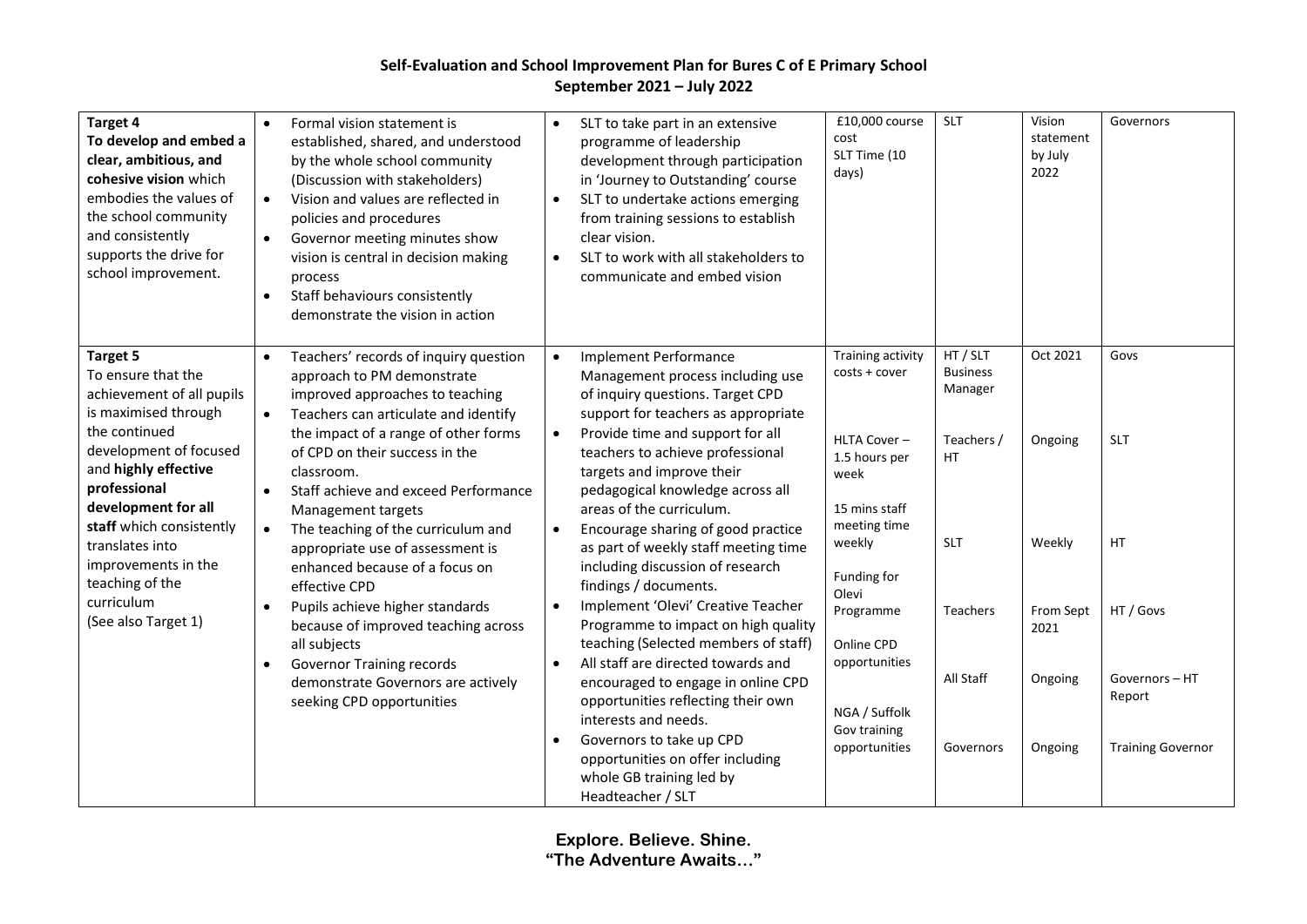|                                                                                                                                                                                                                                                                      |                                                                                                                                                                                                                                                                                                                                                                                                                                                                                                                                                                                                                                                      |  | Develop and implement a school<br>coaching strategy to support staff in<br>working together to improve their<br>own practice                                                                                                                                                                                                                                                                                                                                                                                                                                                                                        | Time to develop<br>strategy and<br>train staff                                                                                                                                      | HT / SLT /<br>All staff                                                                               | Strategy in<br>place by<br>Oct HT /<br>begin half<br>termly<br>cycle | Governors                           |
|----------------------------------------------------------------------------------------------------------------------------------------------------------------------------------------------------------------------------------------------------------------------|------------------------------------------------------------------------------------------------------------------------------------------------------------------------------------------------------------------------------------------------------------------------------------------------------------------------------------------------------------------------------------------------------------------------------------------------------------------------------------------------------------------------------------------------------------------------------------------------------------------------------------------------------|--|---------------------------------------------------------------------------------------------------------------------------------------------------------------------------------------------------------------------------------------------------------------------------------------------------------------------------------------------------------------------------------------------------------------------------------------------------------------------------------------------------------------------------------------------------------------------------------------------------------------------|-------------------------------------------------------------------------------------------------------------------------------------------------------------------------------------|-------------------------------------------------------------------------------------------------------|----------------------------------------------------------------------|-------------------------------------|
| <b>Governing Body</b><br>Target 6<br>To fulfil its statutory<br>duties and hold leaders<br>to account more<br>effectively by developing<br>increasingly robust<br>strategies to gather<br>comprehensive,<br>accurate and useful<br>feedback from all<br>stakeholders | Governing Body minutes demonstrate<br>$\bullet$<br>that decisions made are based on<br>discussion of accurate feedback from<br>stakeholders as evidenced in records<br>of governor visits<br>Governing Body minutes evidence<br>$\bullet$<br>that leaders are held to account for<br>the quality of education.<br>The school fulfils its statutory duties<br>effectively (as evidenced in policies<br>and procedures and on website)<br>Parental surveys demonstrates that<br>$\bullet$<br>they feel their voice is heard<br>School Council minutes evidence<br>$\bullet$<br>Governor involvement in discussion of<br>important issues within school |  | Develop and implement a plan for<br>gathering evidence from<br>stakeholders linked to School<br>Improvement Priorities and statutory<br>duties. (Explore the use of social<br>media and other opportunities which<br>may appeal to 'harder to reach<br>parents' as a means of gathering<br>evidence)<br>Provide training for Governors to<br>support them in the implementation<br>of the plan - NGA materials /<br>Learning Link modules.<br>Trial a joint Governor Monitoring Day<br>when a group of governors carry out<br>visits at the same time, share<br>findings and discuss implications.<br>(Spring Term) | Time to develop<br>a clear plan<br>Governor visits<br>Training slot in<br>Oct Govs<br>Meeting<br>NGA / Learning<br>Link modules<br>Governor Time<br>$-18.03.22$<br>$8.30 - 1.00$ pm | HT / CoG /<br><b>VCoG</b><br>All Govs<br>All Govs<br>CoG to lead<br>All Govs /<br><b>School Staff</b> | First draft<br>by<br>06.10.21<br>06.10.21<br>18.03.22                | SEO<br><b>HT</b><br>HT / CoG / VCoG |
| <b>EYFS</b>                                                                                                                                                                                                                                                          |                                                                                                                                                                                                                                                                                                                                                                                                                                                                                                                                                                                                                                                      |  |                                                                                                                                                                                                                                                                                                                                                                                                                                                                                                                                                                                                                     |                                                                                                                                                                                     |                                                                                                       |                                                                      |                                     |
| <b>Evaluation of Current Status:</b><br>Intent                                                                                                                                                                                                                       |                                                                                                                                                                                                                                                                                                                                                                                                                                                                                                                                                                                                                                                      |  |                                                                                                                                                                                                                                                                                                                                                                                                                                                                                                                                                                                                                     |                                                                                                                                                                                     |                                                                                                       |                                                                      |                                     |

- The EYFS curriculum is coherently planned and sequenced using arrange of resources (including SFA resources) to provide support and structure. It builds on what children know and can do, towards cumulatively sufficient knowledge and skills for their future learning.
- Children acquire a wide vocabulary, communicate effectively and secure a knowledge of phonics, which gives them the foundations for future learning, especially in preparation for them to become confident and fluent readers.
- The Read, write Inc. approach is used to teach early reading and synthetic phonics in a systematic way ensuring that most children learn to read words and simple sentences accurately by the end of Reception.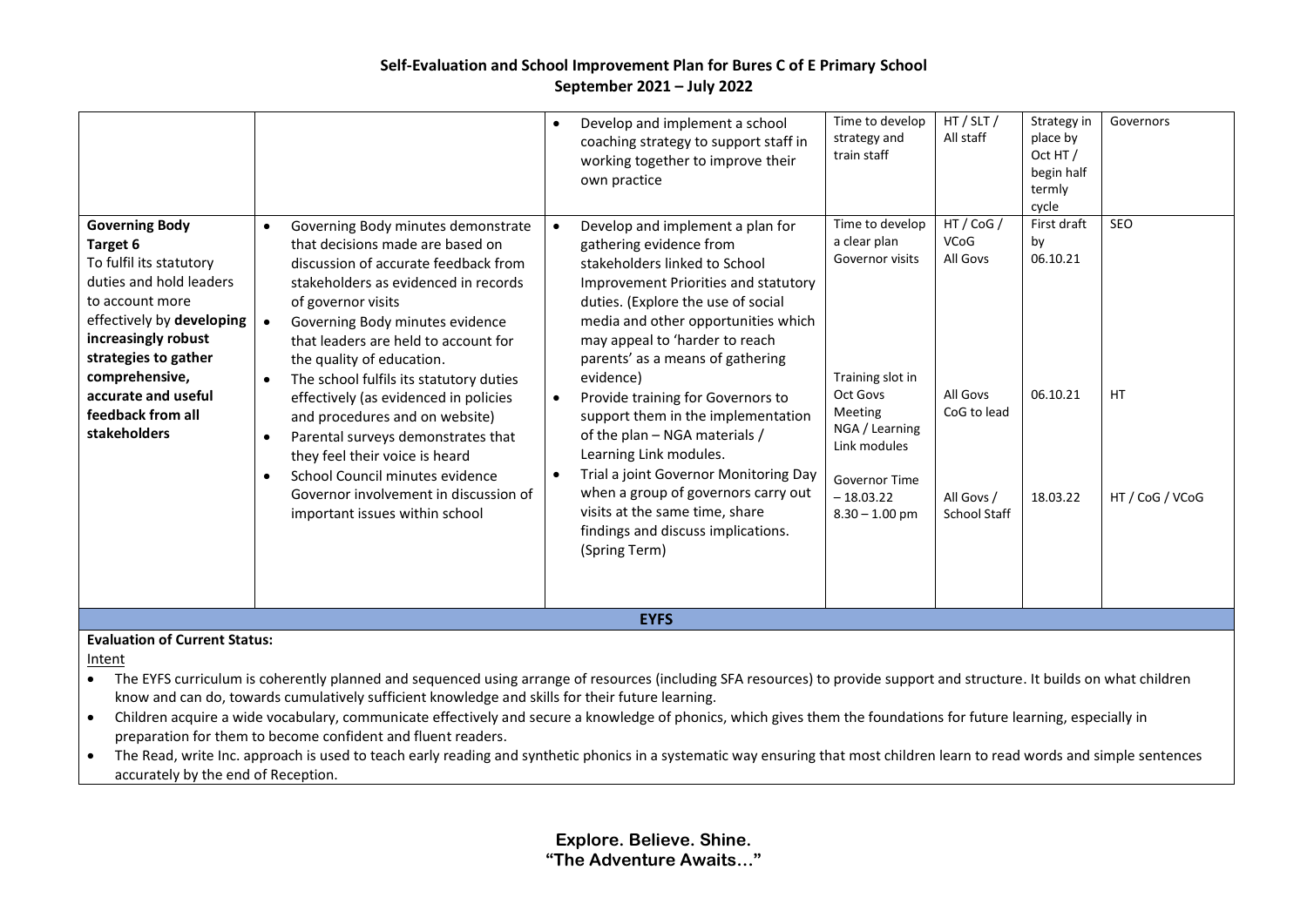The school has the same academic ambitions for all children who have not been identified as having particular educational needs. For children with particular needs, such as those with SEND, their curriculum is designed to be ambitious and to meet their needs.

Implementation

- Children benefit from meaningful learning across the curriculum.
- Staff are knowledgeable about the areas of learning they teach. They manage the EYFS curriculum and pedagogy in relation to the learning needs of their children. Staff are expert in teaching systematic, synthetic phonics and ensure that children practise their reading from books that match their phonics knowledge.
- Staff present information clearly to children, promoting appropriate discussion about the subject matter being taught. They communicate well to check children's understanding, identify misconceptions and provide clear explanations to improve their learning. In so doing, they respond and adapt their teaching as necessary.
- Staff read to children in a way that excites and engages them, introducing new ideas, concepts and vocabulary.
- Staff are knowledgeable about the teaching of early mathematics. Daily maths meetings ensure that children have sufficient practice to be confident in using and understanding numbers. The mathematics curriculum provides a strong basis for more complex learning later on. Over the EYFS, teaching is designed to help children remember long term what they have been taught and to integrate new knowledge into larger concepts. This is checked well by staff and leaders. Assessment is effective but not burdensome.
- Staff create an environment that supports the intent of an ambitious, coherently planned and sequenced curriculum. The resources are chosen to meet the children's needs and promote learning.
- The curriculum and care practices promote and support children's emotional security and development of their character. Leaders and staff are particularly attentive to the youngest children's needs.
- Staff give clear messages to children about why it is important to eat, drink, rest, exercise and be kind to each other. They teach children to take managed risks and challenges as they play and learn, supporting them to be active and develop physically.
- Staff use 'Tapestry' to provide information for parents about their children progress, in line with the requirements of the EYFS. They provide information to parents about supporting their child's learning at home, including detail about the school's method of teaching reading and how to help their children learn to read.

Impact

- Children develop detailed knowledge and skills across the seven areas of learning in an age-appropriate way. Children develop their vocabulary and use it across the EYFS curriculum. By the end of Reception, the vast majority of children use their knowledge of phonics to read accurately and with increasing speed and fluency.
- Children are ready for the next stage of education. They have the knowledge and skills they need to benefit from what school has to offer when it is time to move on. By the end of Reception, children achieve well, particularly those children with lower starting points.
- By the end of Reception, children have the personal, physical and social skills they need to succeed in the next stage of their education. Most children achieve the early learning goals, particularly in mathematics and literacy.
- Children enjoy, listen attentively and respond with comprehension to familiar stories, rhymes and songs that are appropriate to their age and stage of development. Children develop their vocabulary and understanding of language across the seven areas of learning.
- Children demonstrate their positive attitudes to learning through high levels of curiosity, concentration and enjoyment. They listen intently and respond positively to adults and each other. Children are developing their resilience to setbacks and take pride in their achievements.
- Children are beginning to manage their own feelings and behaviour, understanding how these have an impact on others. They are developing a sense of right from wrong.

#### **Key Strengths:**

• An engaging curriculum focused on. High quality stories ensure that children are highly motivated and eager to join in activities in EYFS